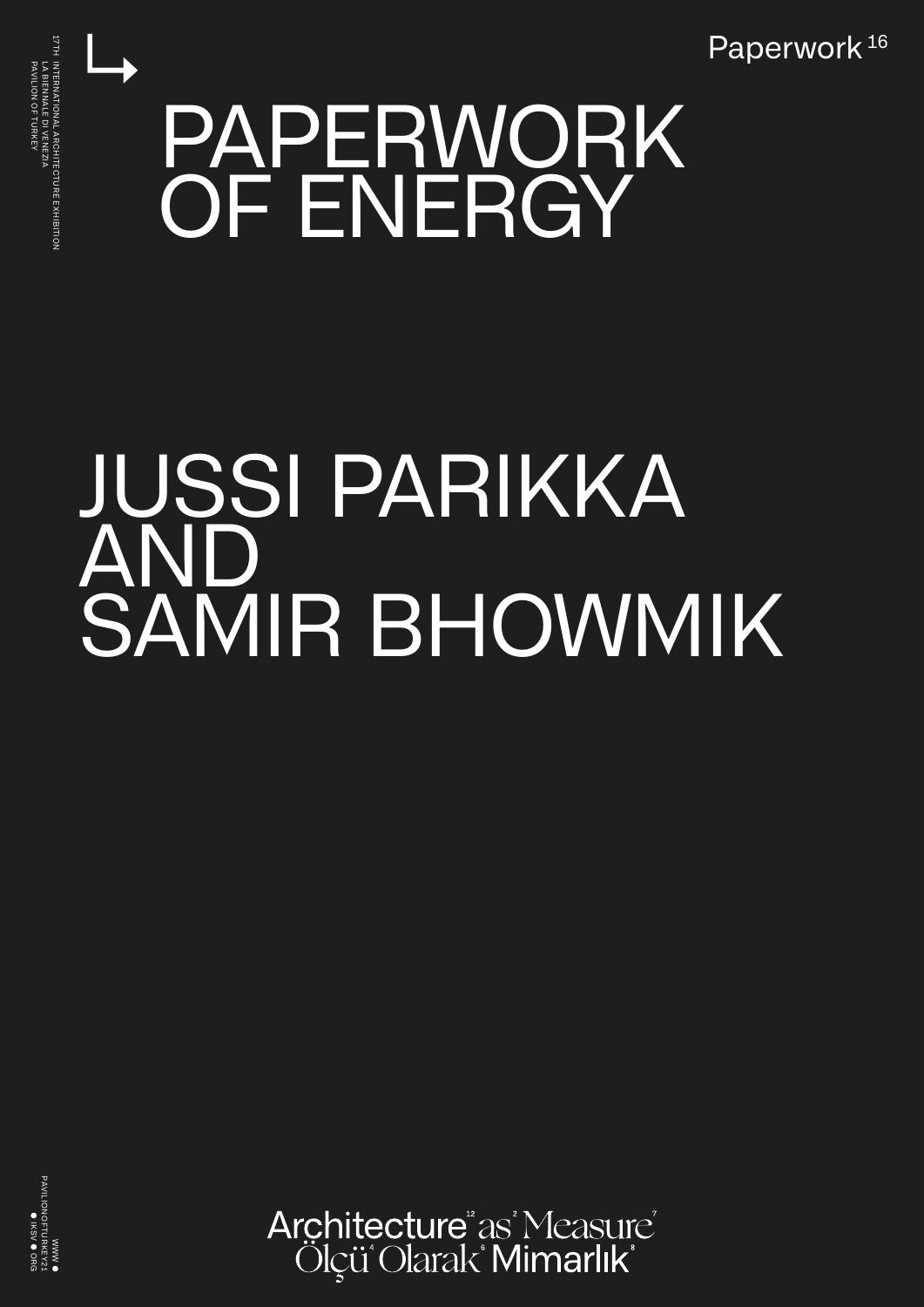17TH INTERNATIONAL ARCHITECTURE EXHIBITION<br>LA BIENNALE DI VENEZIA<br>PAVILION OF TURKEY PAVILION OF TURKEY LA BIENNALE DI VENEZIA 17TH INTERNATIONAL ARCHITECTURE EXHIBITION

Keywords: ENERGY PERFORMANCE CERTIFICATE, FOSSIL FUELS, MEASURE

| <b>Binanın</b>                                                                                                                 |                           | <b>Belgenin</b>                                                              |                           | <b>Binanın Görüntüsü</b>           |                 |
|--------------------------------------------------------------------------------------------------------------------------------|---------------------------|------------------------------------------------------------------------------|---------------------------|------------------------------------|-----------------|
| Tipi:                                                                                                                          |                           |                                                                              |                           |                                    |                 |
| İnşaat Ruhsat Tarihi:                                                                                                          |                           | Veriliş Tarihi:                                                              |                           |                                    |                 |
| Tadilat Tarihi:                                                                                                                |                           | Goçorlilik Tarihi:                                                           |                           |                                    |                 |
| Toplam Alan:                                                                                                                   |                           | Performans Sjnjfj:<br>Emisyon Sinifi:                                        |                           |                                    |                 |
| Ada/Parsel/Pafta:                                                                                                              |                           |                                                                              |                           |                                    |                 |
| <b>UAVT Bina No:</b><br>Adır.                                                                                                  |                           |                                                                              |                           |                                    |                 |
| Adresi:                                                                                                                        |                           |                                                                              |                           |                                    |                 |
|                                                                                                                                |                           |                                                                              |                           |                                    |                 |
|                                                                                                                                |                           |                                                                              |                           |                                    |                 |
| Sahibinin Adı Soyadı:                                                                                                          |                           |                                                                              |                           |                                    |                 |
| $40 - 79$<br>$30 - 99$<br>$100 - 119$<br>$120 - 139$<br>$140 - 174$                                                            |                           | 40 - 79<br>$80 - 99$<br>$100 - 119$<br>$120 - 139$<br>$140 - 174$<br>G 175 - |                           | % 0,00                             |                 |
| G 175 -                                                                                                                        |                           |                                                                              |                           |                                    |                 |
|                                                                                                                                |                           | YILLIK ENERJİ TÜKETİMLERİ                                                    |                           | YENİLENEBİLİR ENERJİ/KOJEN. ENERJİ |                 |
|                                                                                                                                | <b>Birincil (kWh/yil)</b> |                                                                              | <b>Birincil (kWh/yil)</b> |                                    | <b>SINIFI</b>   |
|                                                                                                                                |                           | Birim Alan Başına<br>(kWh/mª.yıl)                                            |                           | Birim Alan Başına<br>(kWh/mz.yıl)  |                 |
|                                                                                                                                |                           |                                                                              |                           |                                    |                 |
|                                                                                                                                |                           |                                                                              |                           |                                    |                 |
|                                                                                                                                |                           |                                                                              |                           |                                    |                 |
|                                                                                                                                |                           |                                                                              |                           |                                    |                 |
|                                                                                                                                |                           |                                                                              |                           |                                    |                 |
| <b>SİSTEMLER</b><br>Toplam<br>Isitma<br>Sıhhi Sıcak Su<br>Soğutma<br>Havalandırma<br>Aydınlatma<br>Kojenarasyon<br>Fotovoltaik |                           |                                                                              |                           |                                    |                 |
|                                                                                                                                |                           |                                                                              |                           |                                    |                 |
|                                                                                                                                |                           | <b>Belge Düzenleyenin</b>                                                    |                           |                                    | <b>Care Kod</b> |
| Numarası:                                                                                                                      |                           | Adı Soyadı:                                                                  |                           |                                    |                 |
| <b>Belgenin</b><br>Veriliş Tarihi:                                                                                             |                           | Firması:                                                                     |                           |                                    |                 |

Image source: "Amendment on the Regulation of Energy Performance in Buildings", TC Resmi Gazete [Official Gazette of the Republic of Turkey], no.27539 (April 2010).

An Energy Performance Certificate (EPC) is a straightforward document. It "includes information on the minimum energy requirement and energy consumption classification, insulation properties and efficiency of heating and/or cooling systems of a building. The EPC aims to use energy and energy resources effectively and efficiently, prevent waste of energy and protect the environment." $\frac{1}{2}$ 

Sayfa 1/3

One can also consider the EPC as an interface and representation of the operations of energy in contemporary architecture and urbanism. Furthermore, while the EPC might come across as an official document for the authentication of energy consumption, it undeniably becomes a method of abstraction and concealment, as a delay of measures, and as a representation of an undefinable value.

In such an abstraction, energy stays distanced from the infrastructures of production and transmission. Although offered as a measure, the EPC effectively conceals the geophysical and planetary-scale impact of diverse forms of energy as they become incorporated into our homes and cities. As such,

Saeeda Aljaberi, "Energy Performance Certification Obligation in Turkey," January 1, 2020, accessed February 22, 2021 , https://istanbulhomes.com/blog/buying-guide/energy-performance-certification-obligation-in-turkey.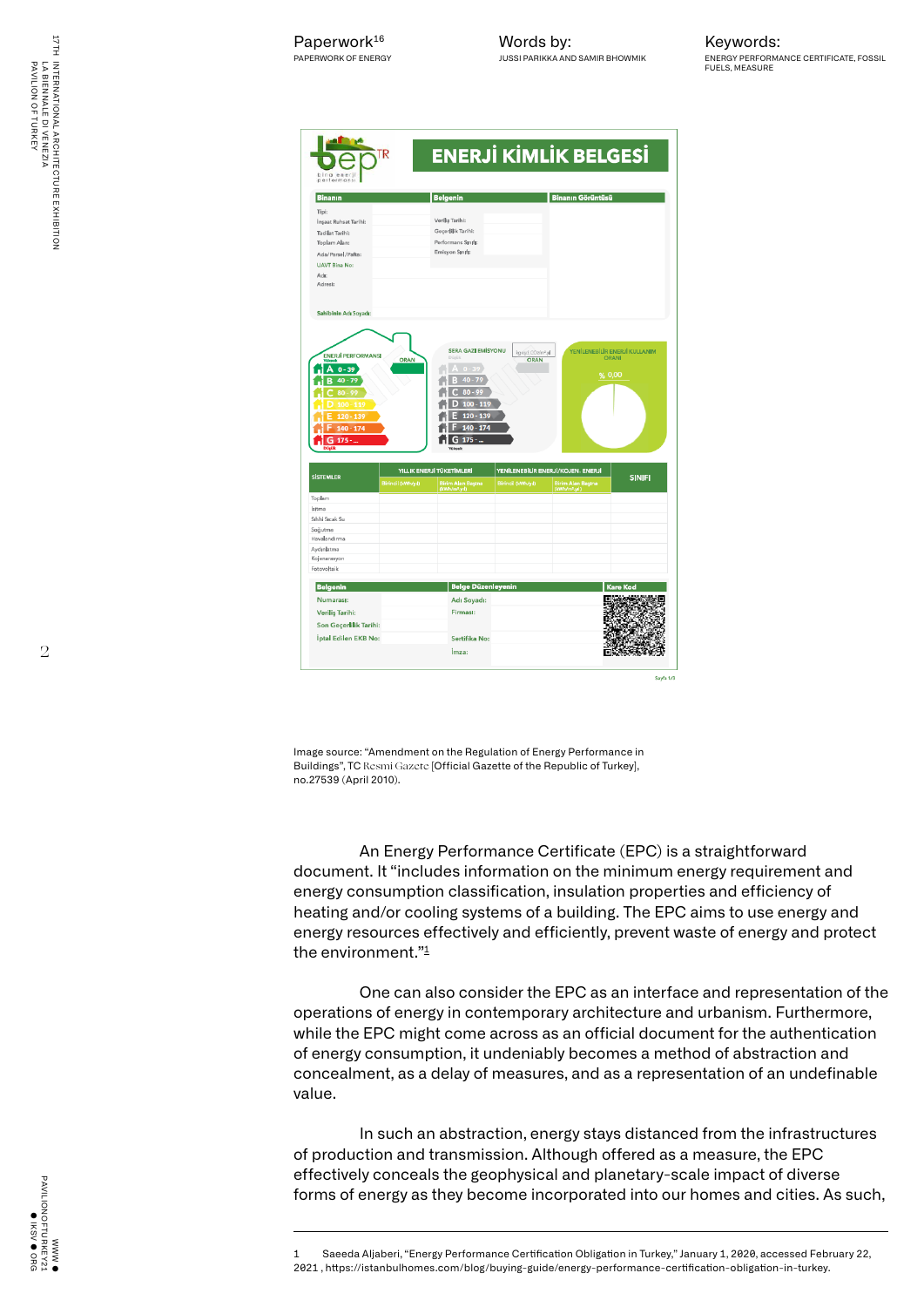the original act of fire and combustion channeled as energy for architecture is also re-enacted through our digital devices, remaining buried under layers of infrastructural data concealed from the public imagination.

Consequently, the EPC could be regarded as a delayed measure. Million-year old fossils are burned up for electrical flow, while the impact of consumption takes place after the fact. The standard unit of measurement—the kilo Watt hour (kWh)—lingers on as a remainder, a hubris of the past, a mix of load factor, and economics deeply entrenched in monopolies and institutions. Thus, as a device and measure of value, the EPC doubles as an interface not only for architecture and energy infrastructure, but also for the financial mechanisms that determine value patterns of urbanization. In the end, in contemporary operations of capitalism, the work of standards is to standardize sustainability as the sustainability of property and valuation. What would an EPC document look like if its energy measure was not a delayed one?